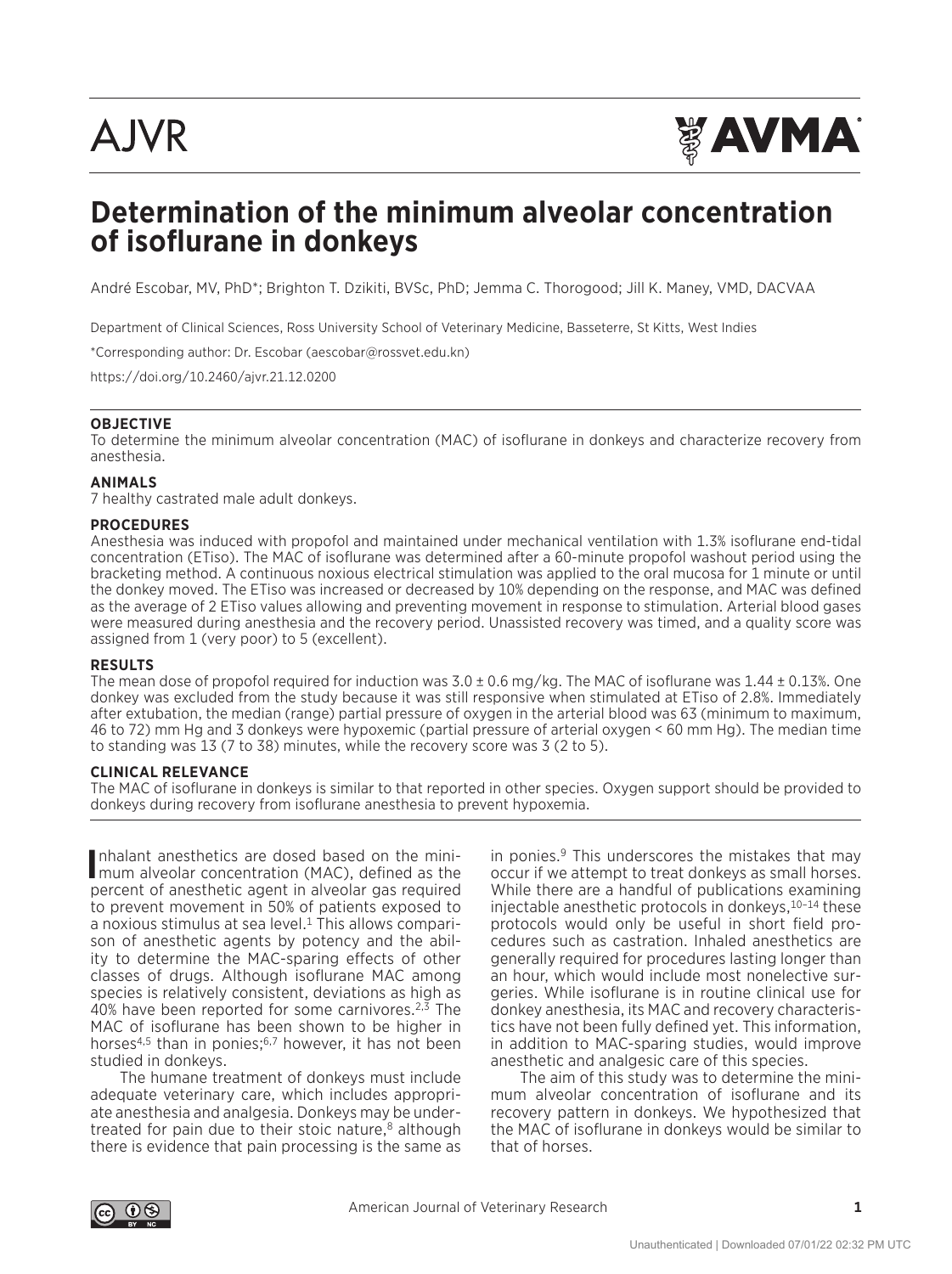## **Materials and Methods**

### **Animals**

Seven healthy male castrated donkeys weighing 137  $\pm$  17 kg and 7 (minimum to maximum, 6 to 8) years old were used in the study. The donkeys were housed in pens at the Ross University School of Veterinary Medicine with fresh Guinea grass, and water was provided ad libitum. A minimum of 7 days of acclimation was allowed before the study. Animals were considered healthy based on physical examination and evaluation of packed cell volume and total protein. Food was not withheld before the study. This study was performed at sea level and approved by the Institutional Animal Care and Use Committee (protocol No. 19.12.36).

### **Experimental design**

A 14-gauge, 5.5-inch catheter was aseptically inserted into the right jugular vein and anesthesia induced with propofol (2.5 mg/kg) administered intravenously over 5 seconds. An additional bolus of propofol (0.5 mg/kg, IV) was administered every 60 seconds thereafter if animals were still moving or could not be intubated. The total dose of propofol used for each donkey was recorded and the quality of induction was evaluated by the same observer **(BTD; Appendix 1)**. Animals were placed in left lateral recumbency on a padded mat and trachea intubated with a 16-mm internal diameter endotracheal tube that was then connected to a circle system (Universal F; King Systems) with an oxygen flow rate of 6 L/min and isoflurane vaporizer set at 2%. Intermittent positive pressure ventilation was started with a respiratory rate (RR) of 8 breaths/min and a maximum peak inspiratory pressure of 20 cm  $H_2O$ to maintain the partial pressure of end-tidal carbon dioxide (P $E_1$ rco<sub>2</sub>) between 35 and 40 mm Hg. The isoflurane end-tidal concentration (ETiso) and  $PETCO<sub>2</sub>$ were measured by a gas analyzer (Datascope Gas Module SE; Mindray), and gas samples were collected via a sampling line with the tip located in the distal end of the endotracheal tube. The vaporizer setting was subsequently adjusted to target an  $ET_{iso}$ of 1.3% and maintained constant for at least 20 minutes. The accuracy of the gas analyzer was verified with room air and 2 standard (1% and 3%) isoflurane concentrations (gas mixture: isoflurane/sevoflurane/carbon dioxide/nitrous oxide/oxygen; Airgas Healthcare) before each anesthetic procedure. The  $ET<sub>iso</sub>$  values were corrected using a linear regression equation obtained by using the calibration gas values as comparative standards.15

An insulating blanket was placed over the donkeys to minimize heat loss with the aim of avoiding a decrease in body temperature at the time of MAC determination. The ambient temperature was maintained at approximately 23°C. A thermistor (Surgivet Advisor Vital Signs Monitor; Smiths Medical) was calibrated before the study against a mercury thermometer and placed in the esophagus for temperature monitoring. Lactated Ringer's solution was administered intravenously at a rate of 5 mL/kg/h.

A 20-gauge catheter was inserted into the right or left auricular artery from which arterial blood pressures were measured and blood samples for gas analyses collected. The arterial pressure transducer was zeroed while positioned at the level of the  $x$ iphoid process. Heart rate, RR, P $E_{\text{FCO}_2}$ , systolic arterial pressure (SAP), mean arterial pressure (MAP), diastolic arterial pressure (DAP), and peripheral saturation of oxygen (Spo<sub>2</sub>) were continuously monitored (Surgivet Advisor Vital Signs Monitor; Smiths Medical) and recorded at MAC determination times. In case the MAP was below 70 mm Hg, a continuous infusion of dobutamine was administered and the mean dose was recorded. Arterial blood gas samples were collected and analyzed (i-STAT 1; Abbott) immediately after catheter placement, at the time of isoflurane MAC determination, immediately after extubation, and within 2 minutes of attaining a standing position.

Isoflurane MAC determination was performed using the bracketing design<sup>16</sup> and initiated after 60 minutes of the induction of anesthesia to allow propofol washout. The  $ET_{iso}$  was set at 1.3% for a minimum of 20 minutes and a supramaximal noxious electrical stimulus (50 V, 50 Hz, 10 ms) was applied (DG2A Train Delay Generator; Digitimer) to the maxillary gingival mucosa for 60 seconds or until movement. The tips of the electrodes were positioned 2 centimeters apart, and the site of electrical stimulation on the gingival mucosa was different for each application. A response was considered positive if a donkey moved its lips, head, neck, or legs. Swallowing, muscle tremors, or an immediate tonic lip muscle response after the stimulus were not considered a positive response. If a positive response occurred,  $ET_{iso}$  was increased by approximately 10% and if a negative response occurred, the  $ET_{iso}$  was decreased by 10%. A minimum of 20 minutes was observed before additional stimulation once the targeted ET<sub>iso</sub> had been achieved. MAC was considered determined when a crossover was obtained, defined as the average of the highest ET<sub>iso</sub> that allowed and the lowest  $ET_{iso}$  that prevented movement during noxious stimulation. The individual isoflurane MAC was determined in duplicate and considered as the average between the 2 values. The reported isoflurane MAC is the average of the individual isoflurane MAC of all animals. The average of the cardiorespiratory data at the crossovers (4 data points for each donkey) is reported.

At the end of the study, animals were weaned off the ventilator and isoflurane was discontinued after donkeys were breathing spontaneously. Donkeys were allowed to breathe room air and extubated after swallowing or limb movement. Unassisted recovery was evaluated by the same observer (BTD) using a recovery scoring system **(Appendix 1)**. 17

Anesthetic times were recorded as follows: intubation time (from the initial administration of propofol to intubation), instrumentation time (from the initial administration of propofol to completion of placement of the monitoring equipment), time to MAC determination (from the end of the 60-minute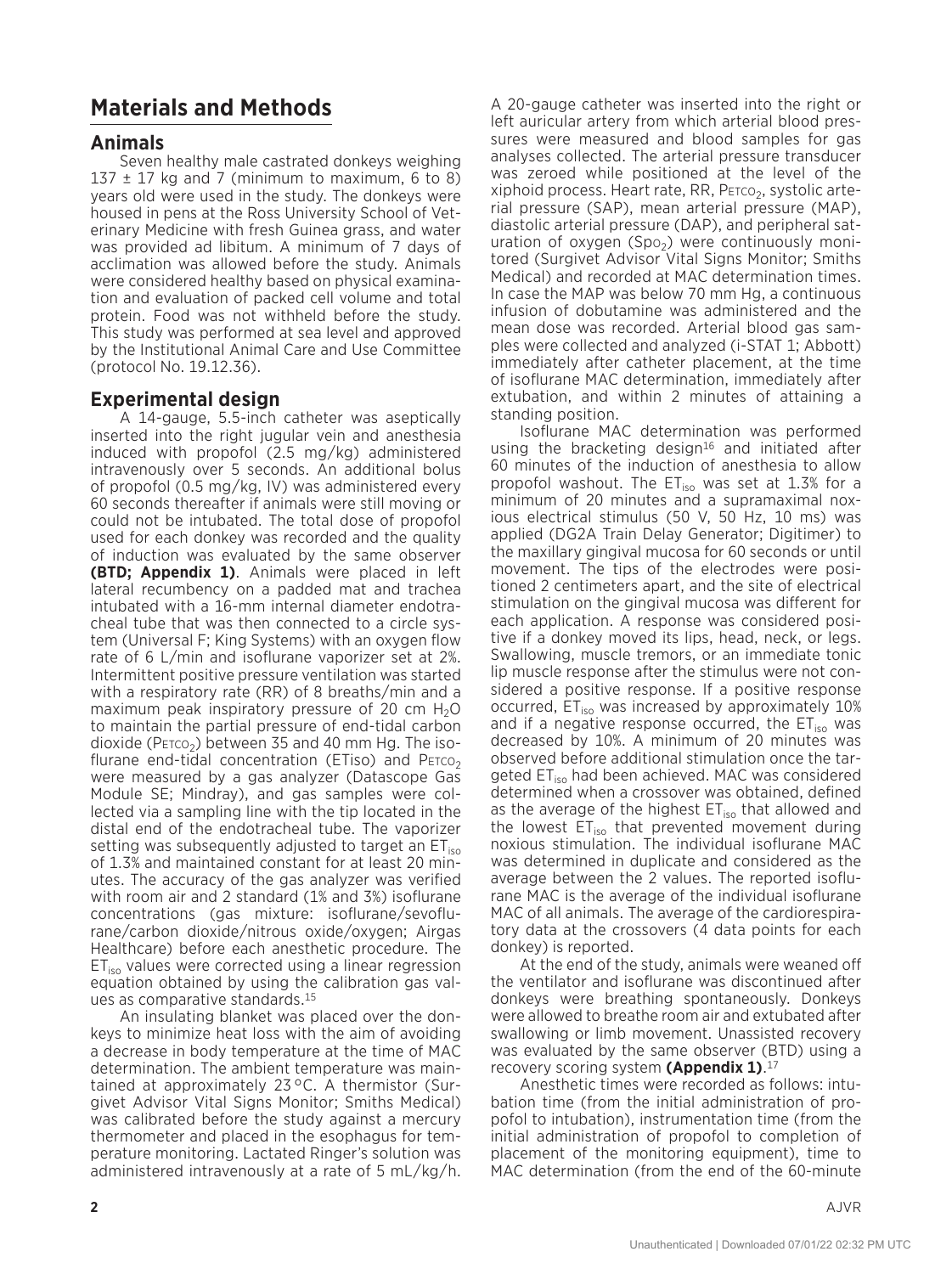**Table 1**—Median (range) of pH, arterial partial pressure of oxygen (Pao<sub>2</sub>) and carbon dioxide (Paco<sub>2</sub>), bicarbonate  $(HCO<sub>3</sub>^-)$ , base excess (BE), lactate, and arterial saturation of oxygen (Sao<sub>2</sub>) collected immediately after arterial catheter placement, isoflurane minimum alveolar concentration (MAC) determination, extubation, and standing position in 6 donkeys anesthetized with isoflurane.

| <b>Variable</b>           | Arterial catheter placement   | <b>Isoflurane MAC determination</b> | <b>Extubation</b>            | <b>Standing</b>                     |
|---------------------------|-------------------------------|-------------------------------------|------------------------------|-------------------------------------|
| рH                        | 7.36 (7.31 to 7.38)           | 7.38 (7.30 to 7.42)                 | 7.39 (7.33 to 7.48)          | 7.35 (7.28 to 7.46)                 |
| Pao <sub>2</sub> (mm Hg)  | 395 (319 to 507) <sup>a</sup> | 483 (232 to 515) <sup>a</sup>       | 63 (46 to 72) <sup>b</sup>   | 110 (75 to 130)a,b                  |
| Paco <sub>2</sub> (mm Hg) | 46 (44 to 56)                 | 48 (42 to 53)                       | 40 (32 to 49)                | 39 (38 to 41)                       |
| $HCO5$ (mmol/L)           | 27 (25 to 29) <sup>a,b</sup>  | 29 (26 to 29) <sup>a</sup>          | 25 (22 to 28) <sup>a,b</sup> | 22 (19 to 27) <sup>b</sup>          |
| $BE$ (mmol/L)             | 1(0 to 2) <sup>a,b</sup>      | $3(-1 to 4)^a$                      | $1(-4 \text{ to } 3)^{a,b}$  | $-3.5$ ( $-8$ to $3$ ) <sup>b</sup> |
| Lactate (mmol/L)          | $2.5(1.4 \text{ to } 3.1)$    | $2.8(1.8 \text{ to } 3.1)$          | $2.6$ (1.7 to 3.4)           | $6.4$ (1.1 to 8.1)                  |
| Sao <sub>2</sub> (%)      | 100 (100 to 100) <sup>a</sup> | 100 (100 to 100) <sup>a</sup>       | 93 (84 to 93)b               | 98 (94 to 99) <sup>a,b</sup>        |

a,bDifferent superscripted letters indicate statistical significance (*P* ≤ 0.05).

washout period to the end of determination of the individual's MAC), time to extubation (from cessation of isoflurane administration to extubation), and time to recover (from cessation of isoflurane administration to standing position).

### **Statistical analysis**

Normality of data was assessed using the Shapiro-Wilk test. Normally distributed data are reported as mean ± SD, and asymmetric data are reported as median (range). Arterial blood gas parameters were compared by the Friedman test, followed by the Dunn's test. Body temperatures before the study and at MAC determination time points were compared using a paired *t* test. Significance of analyzed data was set at 5%.

## **Results**

The mean ± SD propofol dose required to induce anesthesia in the nonpremedicated donkeys was  $3.0 \pm 0.6$  mg/kg; 1 donkey required a propofol dose of 4 mg/kg for induction of anesthesia.

The mean  $\pm$  SD isoflurane MAC was  $1.44 \pm 0.13$ %. Individual MAC was determined for 6 donkeys, with 1 donkey excluded from the study due to failure to obtain a crossover during the electrical stimulation within safe margins of isoflurane dose. The excluded donkey continued to respond positively to the supramaximal electrical stimulation even at  $ET_{iso}$  2.8%. To avoid excessive vasodilation or dobutamine-induced arrhythmias, this donkey was recovered from anesthesia and excluded from analysis.

Median values for HR, RR, SAP, MAP, DAP, Spo $_2$ , and PETCO<sub>2</sub> at isoflurane MAC were 36 (31 to 48) beats/minute, 8 (8 to 8) breaths/minute, 104 (86 to 130) mm Hg, 75 (59 to 103) mm Hg, 57 (43 to 86) mm Hg, 98% (97% to 100%), and 36 (33 to 36) mm Hg, respectively. The mean dose of dobutamine during the anesthetic period was  $4.5 \pm 2.1 \mu g/kg$ min. Body temperatures before induction and at MAC determination were 35.7 (34.6 to 37.1) °C and 35.6 (35.2 to 36.1) °C, respectively, and were not significantly different. Arterial blood gas parameters are reported **(Table 1)**. The partial pressure of arterial oxygen (Pao<sub>2</sub>) of the donkeys immediately after extubation was significantly lower than perianesthetic time points, and 3 donkeys had Pao<sub>2</sub> values

lower than 60 mm Hg. After recovery from anesthesia, the base excess and bicarbonate concentrations were significantly lower compared with values at the MAC determination time point. Times to intubation, instrumentation, MAC determination, extubation, and recovery were  $1.7 \pm 0.8$  minutes,  $15.3 \pm 1.5$ 5 minutes, 56 (42 to 233) minutes,  $4.5 \pm 1.8$  minutes, and 13 (7 to 38) minutes, respectively. The median induction and recovery scores were 3.5 (1 to 5) and 3 (2 to 5), respectively.

### **Discussion**

The present study reports the MAC of isoflurane and its recovery characteristics in donkeys. The MAC of isoflurane reported in the present study is similar to that reported in adult horses  $(1.44 \pm 0.07\%)$ and  $1.31 \pm 0.07\%/4.5}$  and higher than that reported in ponies (0.97  $\pm$  0.17% and 1.0  $\pm$  0.2%).<sup>6,7</sup> Anesthesia with isoflurane in donkeys has been reported by various authors<sup>18-22</sup> but with no reference to the  $ET_{iso}$ required to maintain general anesthesia. The knowledge of species-specific anesthetic requirement is important to predict cardiopulmonary changes associated with fluctuations in the anesthetic depth and to compare the pharmacokinetics and pharmacodynamics of different anesthetic agents. Furthermore, accurate information on anesthetic requirement allows the recognition of sparing effects of metabolic abnormalities and drugs used as part of balanced anesthesia techniques. Although the isoflurane MAC in donkeys observed in the present study is similar to values reported in horses, $4,5$  1 donkey had to be excluded because it was still moving with an  $ET_{iso}$  of 2.8%, which is almost 2 times the isoflurane MAC observed in the present study. A variation as much as 44% in isoflurane MAC has been previously reported among mouse strains, and this was attributed to genetic variations.23 In clinical practice, the  $ET_{iso}$  should be adjusted for individual patients based on anesthetic goals and clinical signs.

Altered physiological parameters, such as hypothermia, hypercapnia, hypoxemia, metabolic acidosis, and severe hypotension can decrease MAC.16,24 In the present study, most of the physiologic variables that can affect MAC were within normal limits and maintenance of body temperature was attempted using a thermal blanket. Although the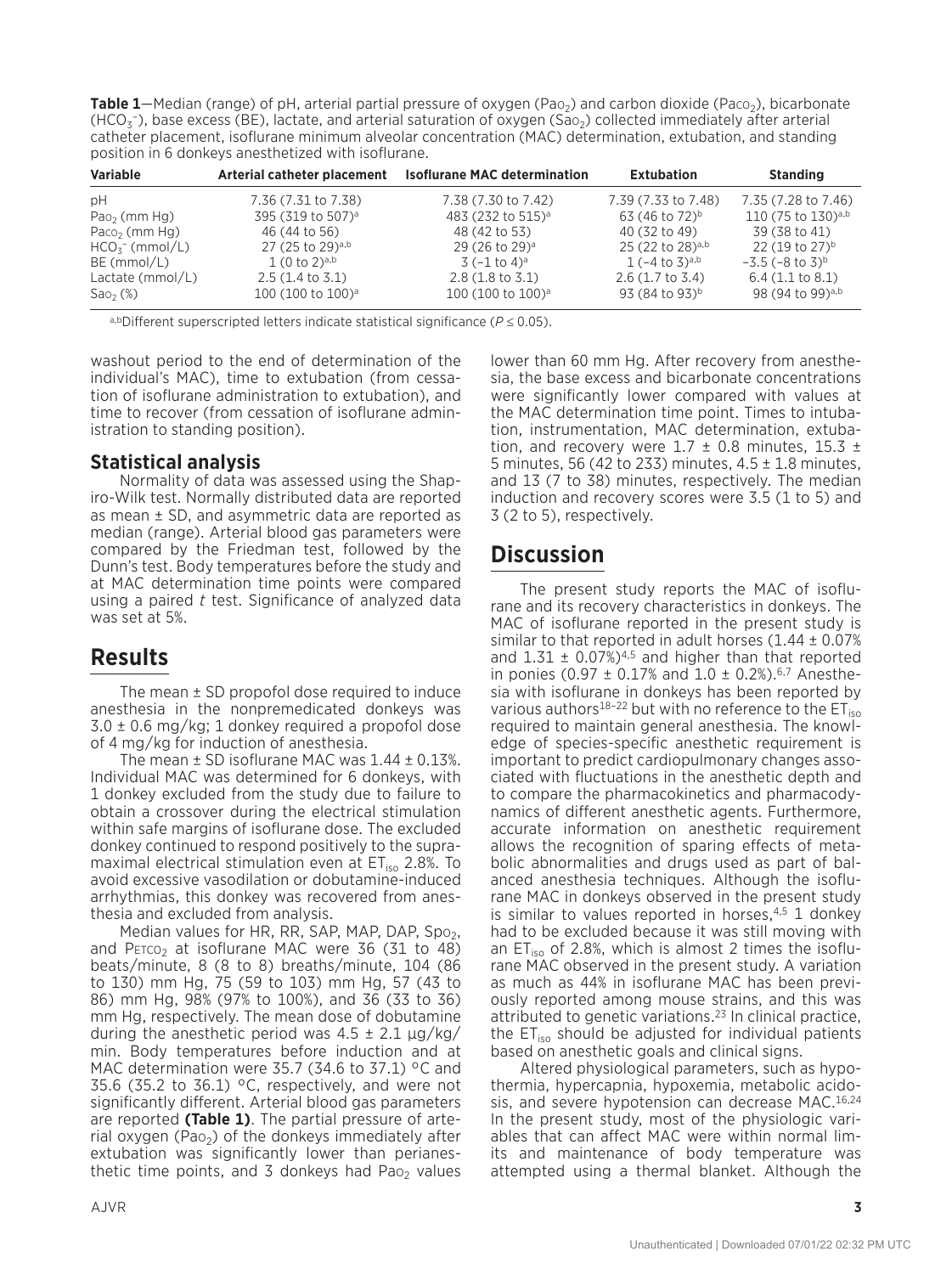mean donkey's body temperature at the time of MAC determination was approximately 1°C lower than the reference value for donkeys (36.5 to 37.8 °C),<sup>8</sup> its baseline body temperature was similar to that recorded at MAC determination. It is known that isoflurane MAC decreases by approximately 5% for each  $1^{\circ}$ C of reduction in body temperature,  $2^{\circ}$  so it is unlikely that hypothermia significantly affected the isoflurane MAC value observed in the present study. The type of supramaximal stimulation used does not affect MAC;24 however, it has been shown to alter the sevoflurane MAC in one study in thick-billed parrots, when MAC was significantly higher when determined by electrical versus mechanical stimulation.26 In Shetland ponies, isoflurane MAC was the same when 3 different types of electrical stimulation were used.<sup>6</sup> Studies determining isoflurane MAC in horses<sup>4,5</sup> used an electrical stimulus (50 V, 50 Hz, 10 ms) similar to that used in the present study.

A limitation of the present study was the use of propofol for induction of anesthesia. Ideally, MAC studies should avoid the use of drugs other than the inhalant anesthetic of interest. Propofol was used in the interest of safety and to achieve a rapid and smooth induction to anesthesia. The pharmacokinetics of propofol in donkeys has not been reported, but in horses propofol has a high clearance (45.8 mL/kg/ min) and short mean residence time (13.7 min).27 In addition, it has been demonstrated that after a single dose of propofol (2.2  $\pm$  0.3 mg/kg, IV) for induction of anesthesia in horses, the plasma concentrations after 30 minutes of administration were below the limit of quantification.28 In the present study, isoflurane MAC determination began at 60 minutes after administration of propofol to allow for adequate washout and minimize its interference in the isoflurane MAC determination.

In the present study, 3 donkeys had a good or excellent induction characterized by them slowly and gently attaining recumbency with no rigidity or paddling; however, 1 donkey had a very poor induction with potential of injury to itself and personnel. Most donkeys were successfully induced with a propofol dose of 3 mg/kg, but additional propofol should be available to supplement induction of anesthesia in nonpremedicated donkeys in the case of signs of excitement and muscle rigidity. The mean dose of dobutamine required to maintain normotension in the present study was on the higher end of the dose range recommended in horses (1 to 5  $\mu$ g/kg/min).<sup>29</sup> It is likely that cardiovascular depression induced by propofol in the first 30 minutes could have increased the dobutamine requirement. In unpremedicated horses anesthetized with isoflurane, induction with guaifenesin and propofol increased the dobutamine requirement in the first hour of anesthesia.28 It is also possible that the dobutamine requirement for donkeys is higher than for horses.

All donkeys in this study had low Pa $o_2$  (< 75 mm Hg) or were hypoxemic (Pao<sub>2</sub> < 60 mm Hg) immediately after extubation while breathing room air. Low Pao<sub>2</sub> values are commonly observed in donkeys and horses under general anesthesia and during recovery.30 It has

been reported that both fasted and unfasted laterally recumbent donkeys anesthetized with isoflurane in oxygen can have a severe degree of venous admixture most likely induced by ventilation-perfusion mismatch.20 Most donkeys breathing room air and anesthetized with guaifenesin-ketamine-xylazine or propofol-ketamine were hypoxemic, but the Pao<sub>2</sub> increased once they attained standing position.<sup>11,12</sup> A decrease in Pao<sub>2</sub> has also been reported in miniature donkeys anesthetized with xylazine-propofol or xylazine-butorphanol-tiletamine-zolazepam.10 The observations of the present study suggest a need for administration of supplemental oxygen during recovery of isoflurane anesthesia in donkeys to avoid hypoxemia.

Recovery from isoflurane anesthesia in most donkeys was fast and without any adverse incidents. To fully assess recovery quality, donkeys were allowed to stand unassisted, which increased the number of premature attempts to stand and knuckling. Hand-assisted or head-tail-rope-assisted recovery should be considered to minimize the risk of injury to domesticated donkeys during recovery from anesthesia in clinical settings.

An increase in muscular activity and therefore oxygen demand likely induced a clinically relevant increase in lactate concentration after donkeys were standing. In addition, muscular lactate levels may increase during isoflurane anesthesia in horses $31$  and tissue reperfusion of hypoxic tissues during recovery may have contributed to the increased plasma lactate. Blood lactate has been shown to increase after recovery of isoflurane-anesthetized horses.<sup>32</sup>

The MAC of isoflurane in donkeys observed in the present study is similar to that reported in horses and various other mammalian species. Oxygen supplementation during recovery from isoflurane anesthesia is recommended.

## **Acknowledgments**

Funded by the Ross University School of Veterinary Medicine Internal Research Grants Program. The authors declare no conflict of interest.

## **References**

- 1. Sonner JM, Antognini JF, Dutton RC, et al. Inhaled anesthetics and immobility: mechanisms, mysteries, and minimum alveolar anesthetic concentration. *Anesth Analg*. 2003:97(3):718–740.
- 2. Escobar A, Pypendop BH, Siao KT, Stanley SD, Ilkiw JE. Effects of dexmedetomidine on the minimum alveolar concentration of isoflurane in cats. *J Vet Pharmacol Therap*. 2012:35(2):163–168.
- 3. Pypendop BH, Solano A, Boscan P, Ilkiw JE. Characteristics of the relationship between plasma ketamine concentration and its effect on the minimum alveolar concentration of isoflurane in dogs. *Vet Anaesth Analg*. 2007;34(3):209–212.
- 4. Steffey EP, Pascoe PJ. Detomidine reduces isoflurane anesthetic requirement (MAC) in horses. *Vet Anaesth Analg*. 2002;29(4):223–227.
- 5. Steffey EP, Howland DJ, Giri S, Eger EIII. Enflurane, halothane, and isoflurane potency in horses. *Am J Vet Res*. 1977;38(7):1037–1039.